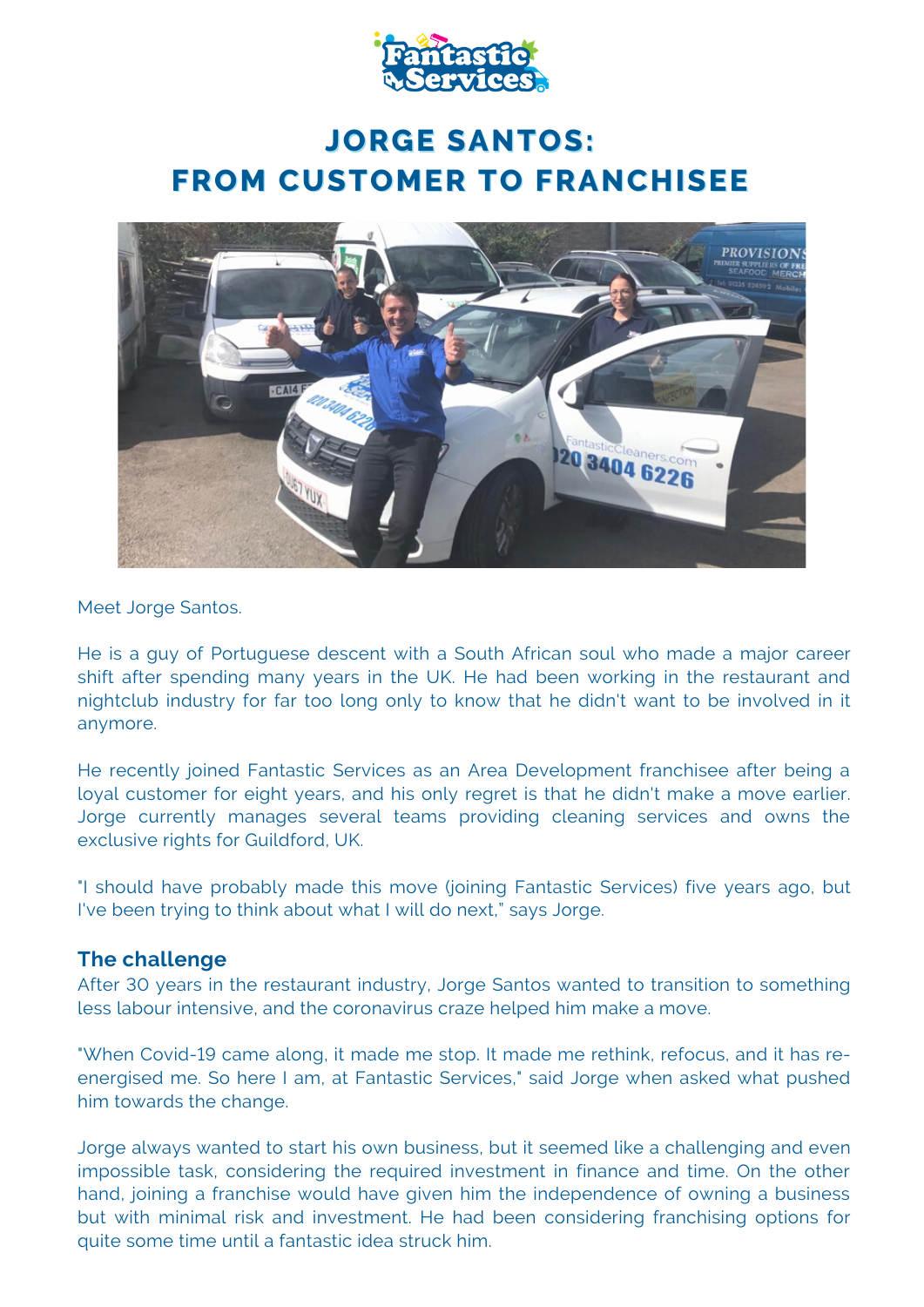

#### **The strategy**

If one of the conditions for starting and eventually running a successful business is knowing the industry inside out, Jorge had unknowingly hit the Jackpot.

Being a Fantastic Services customer himself since 2013, he had always been impressed by the company's ease of booking and fantastic customer support.

For Jorge, the shift from a customer to Area Development franchisee wasn't exactly a part of a strategically designed plan but rather a natural sequence of events. Becoming an Area Development franchisee allowed him to bring the Fantastic Services brand into a new area - Guildford, UK, and acquire the exclusive rights to offer professional cleaning services there.

Being a landlord himself, he used Fantastic Services for many years to maintain his properties. As with every business success story, his journey began with a need to be immediately met. Jorge had to react extremely fast when he had some tenants moving out and others moving in the same day. He knew that the only company, which could answer the call in a blink of an eye was Fantastic Services. The carpet cleaner was there within two hours, and it was then that Jorge started seriously considering becoming a franchisee.

Jorge had never thought that he would someday be involved in the home services industry. However, being a customer for so long and the massive demand for home services, especially during Covid-19, made him reconsider.

When asked how he decided to plunge into the home services industry, Jorge replied:

"We all hate cleaning an oven. Nobody enjoys doing the window cleaning because of the smears we leave on, right? So, it makes sense to leave those chores to the people who know how to do them".

### **Effectiveness and results**

At first, Jorge was drawn by the prospect of becoming a carpet cleaning Working franchisee. Still, he was fast to change his mind after talking to a professional franchise advisor from the company and accepted the challenge to become an Area Development franchisee.

Jorge has a significant expansion plan for his area and is strictly following it, hoping to gain the working franchisees in the region within a year:

"I really feel that the first three Working franchisees might be my biggest challenge, but I'm quite confident that once I get going, we will breed further. I believe our model will be able to produce the results, so although my expansion is a little conservative for year one, I'm investing in the time in setting the standard of attracting the right Working franchisees."